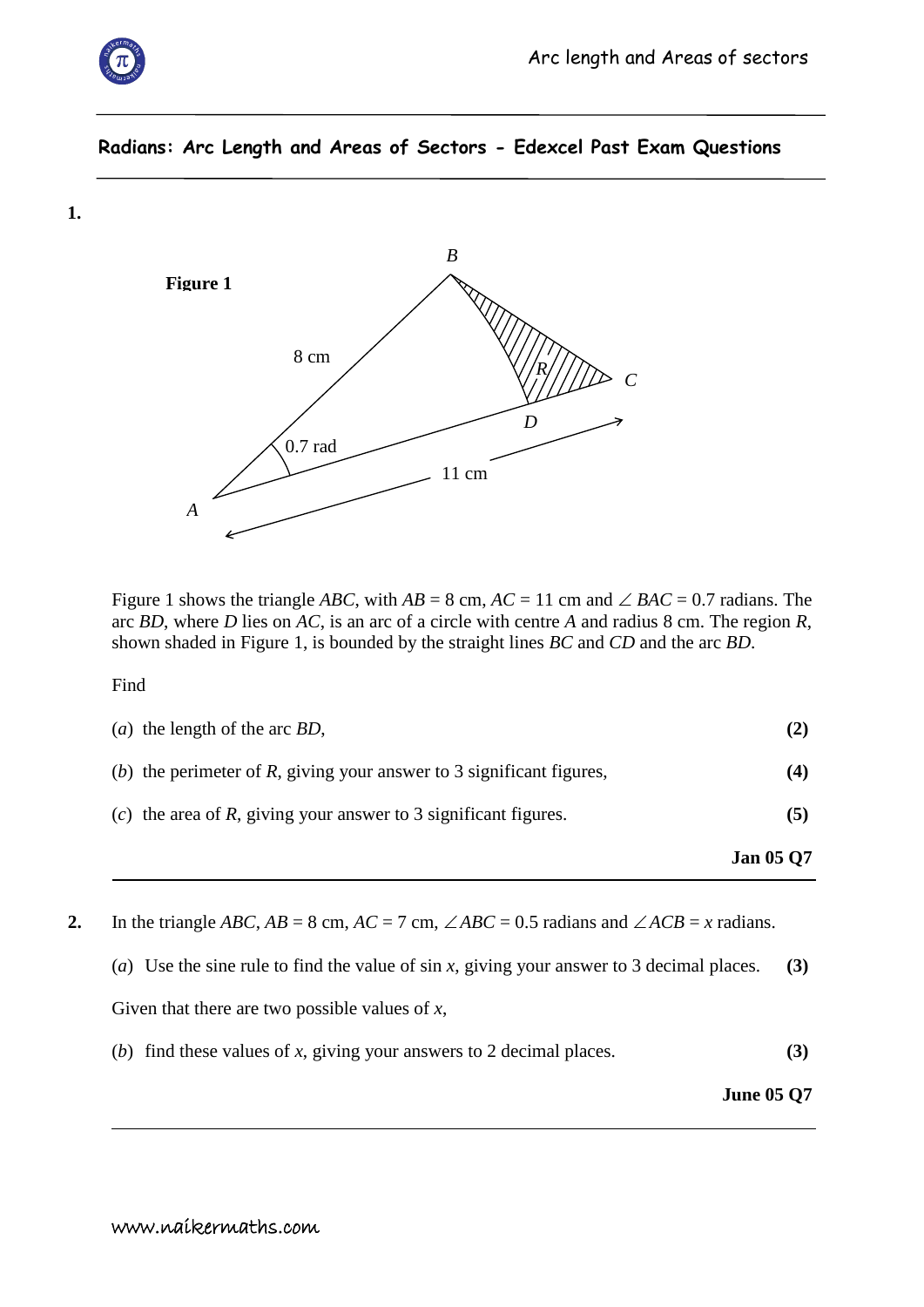

**3.**



In Figure 2 *OAB* is a sector of a circle, radius 5 m. The chord *AB* is 6 m long.

\n- (a) Show that 
$$
\cos A\hat{O}B = \frac{7}{25}
$$
.
\n- (b) Hence find the angle  $A\hat{O}B$  in radians, giving your answer to 3 decimal places.
\n- (c) Calculate the area of the sector *OAB*.
\n- (d) Hence calculate the shaded area.
\n- (3)
\n

**Jan 06 Q5**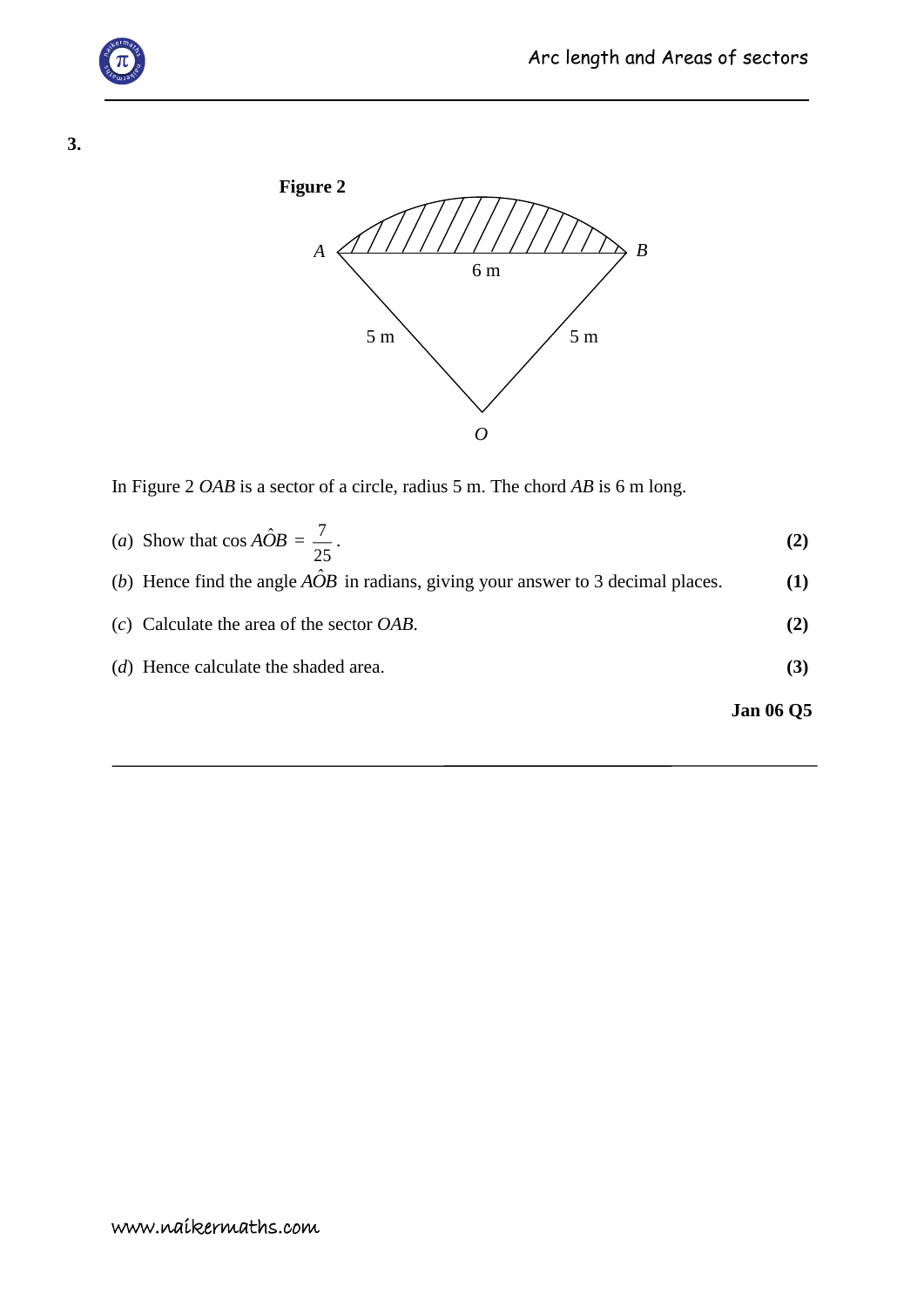## **4. Figure 2**



Figure 2 shows the cross-section *ABCD* of a small shed. The straight line *AB* is vertical and has length 2.12 m. The straight line *AD* is horizontal and has length 1.86 m. The curve *BC* is an arc of a circle with centre *A*, and *CD* is a straight line. Given that the size of  $\angle BAC$  is 0.65 radians, find (*a*) the length of the arc *BC*, in m, to 2 decimal places, **(2)** (*b*) the area of the sector *BAC*, in  $m^2$ , to 2 decimal places, (2) (*c*) the size of  $\angle$ *CAD*, in radians, to 2 decimal places, (2) (*d*) the area of the cross-section *ABCD* of the shed, in  $m^2$ , to 2 decimal places. (3) **June 06 Q8**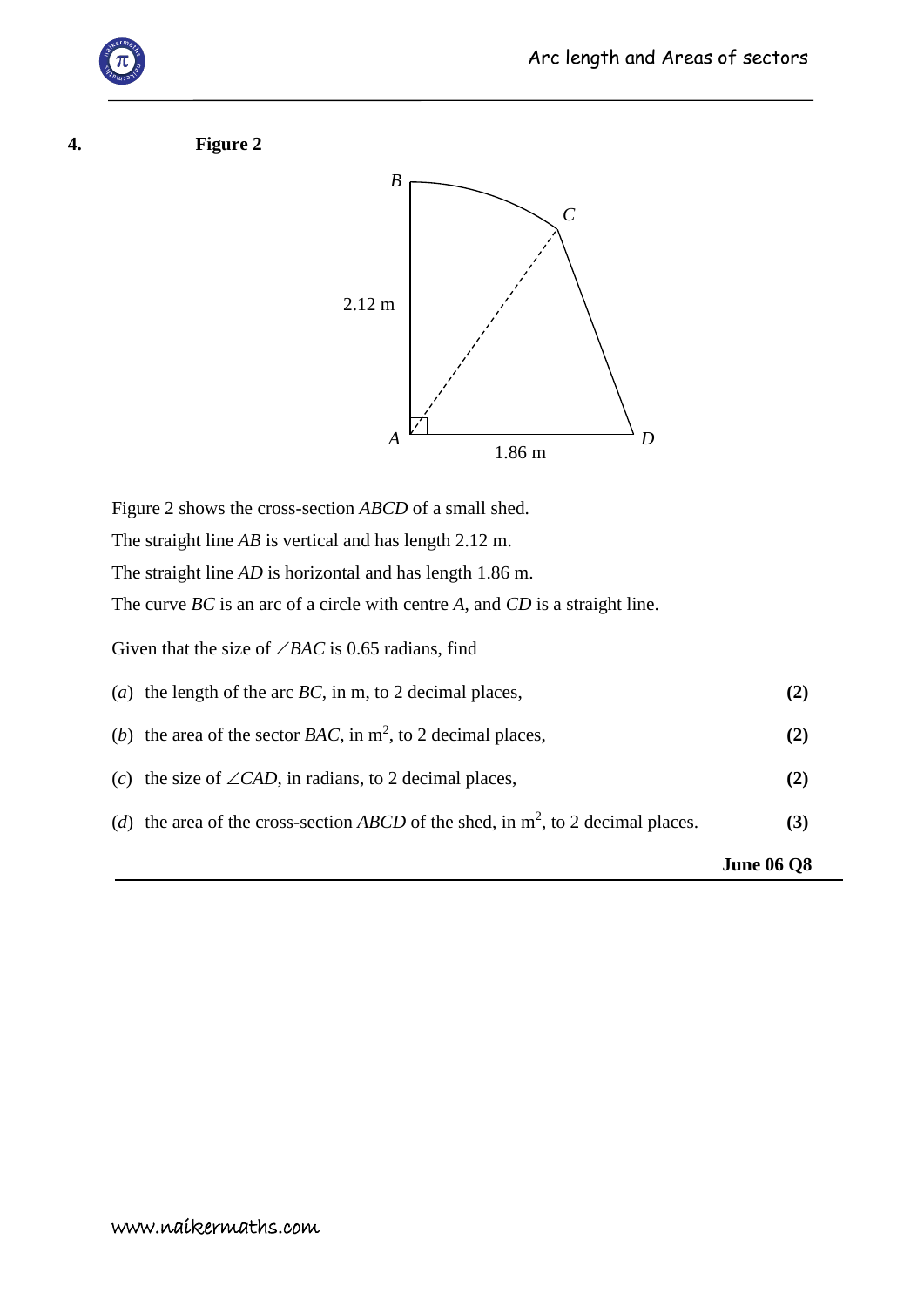



Figure 2 shows a plan of a patio. The patio *PQRS* is in the shape of a sector of a circle with centre *Q* and radius 6 m.

Given that the length of the straight line *PR* is  $6\sqrt{3}$  m,

|                                                                             | <b>Jan 07 Q9</b> |
|-----------------------------------------------------------------------------|------------------|
| (e) Find, in m to 1 decimal place, the perimeter of the patio $PQRS$ .      | (2)              |
| (d) Find, in $m^2$ to 1 decimal place, the area of the segment <i>PRS</i> . | (2)              |
| (c) Find the exact area of the triangle $PQR$ .                             | (2)              |
| (b) Show that the area of the patio <i>PQRS</i> is $12\pi$ m <sup>2</sup> . | (2)              |
| (a) find the exact size of angle $PQR$ in radians.                          | (3)              |

**5.**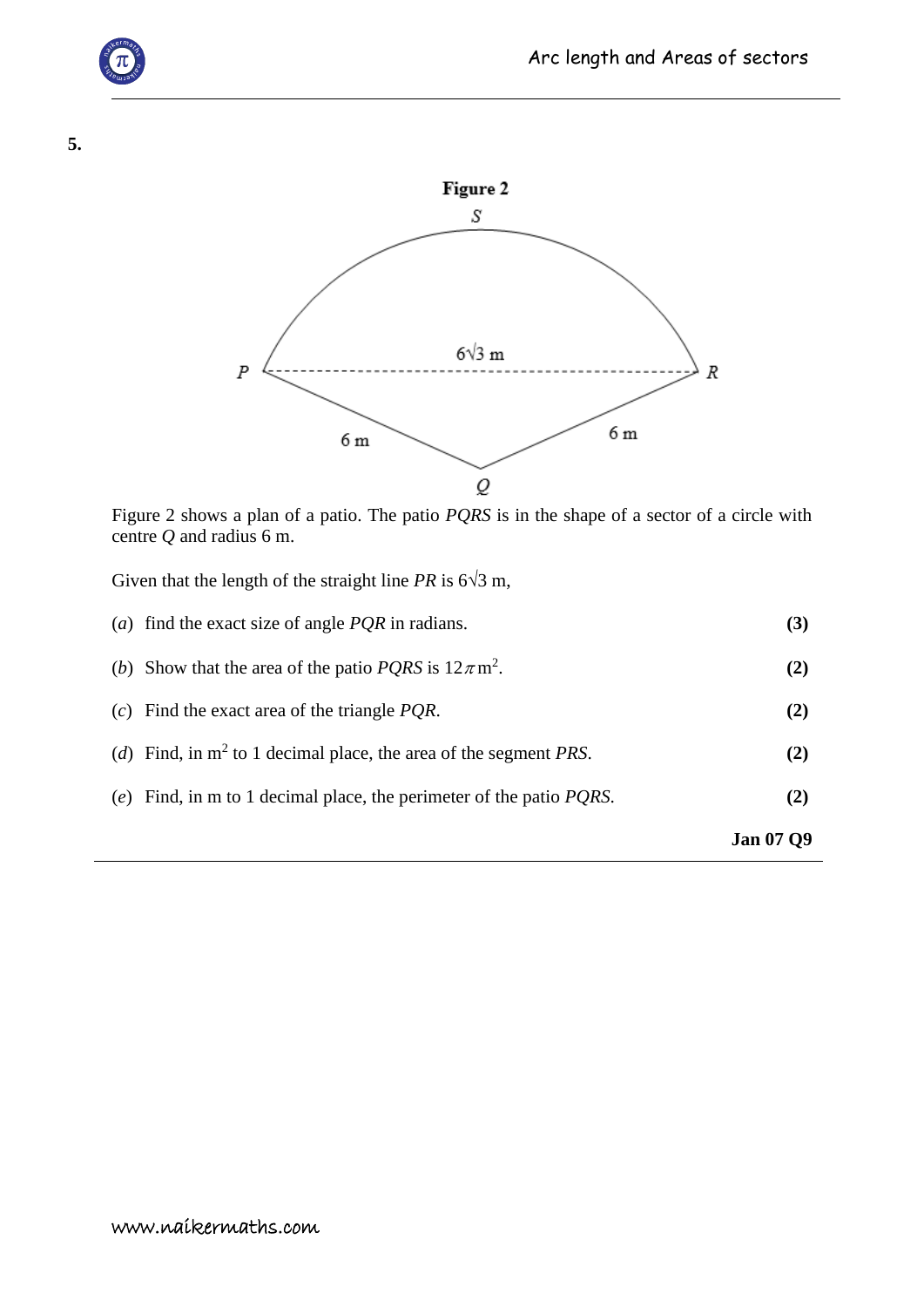

- **6.** A circle *C* has centre *M*(6, 4) and radius 3.
	- (*a*) Write down the equation of the circle in the form

$$
(x-a)^2 + (y-b)^2 = r^2.
$$
 (2)



Figure 3 shows the circle *C*. The point *T* lies on the circle and the tangent at *T* passes through the point *P*(12, 6). The line *MP* cuts the circle at *Q*.

(*b*) Show that the angle *TMQ* is 1.0766 radians to 4 decimal places. **(4)**

The shaded region *TPQ* is bounded by the straight lines *TP*, *QP* and the arc *TQ*, as shown in Figure 3.

(*c*) Find the area of the shaded region *TPQ*. Give your answer to 3 decimal places.

**(5)**

**Jan 08 Q8**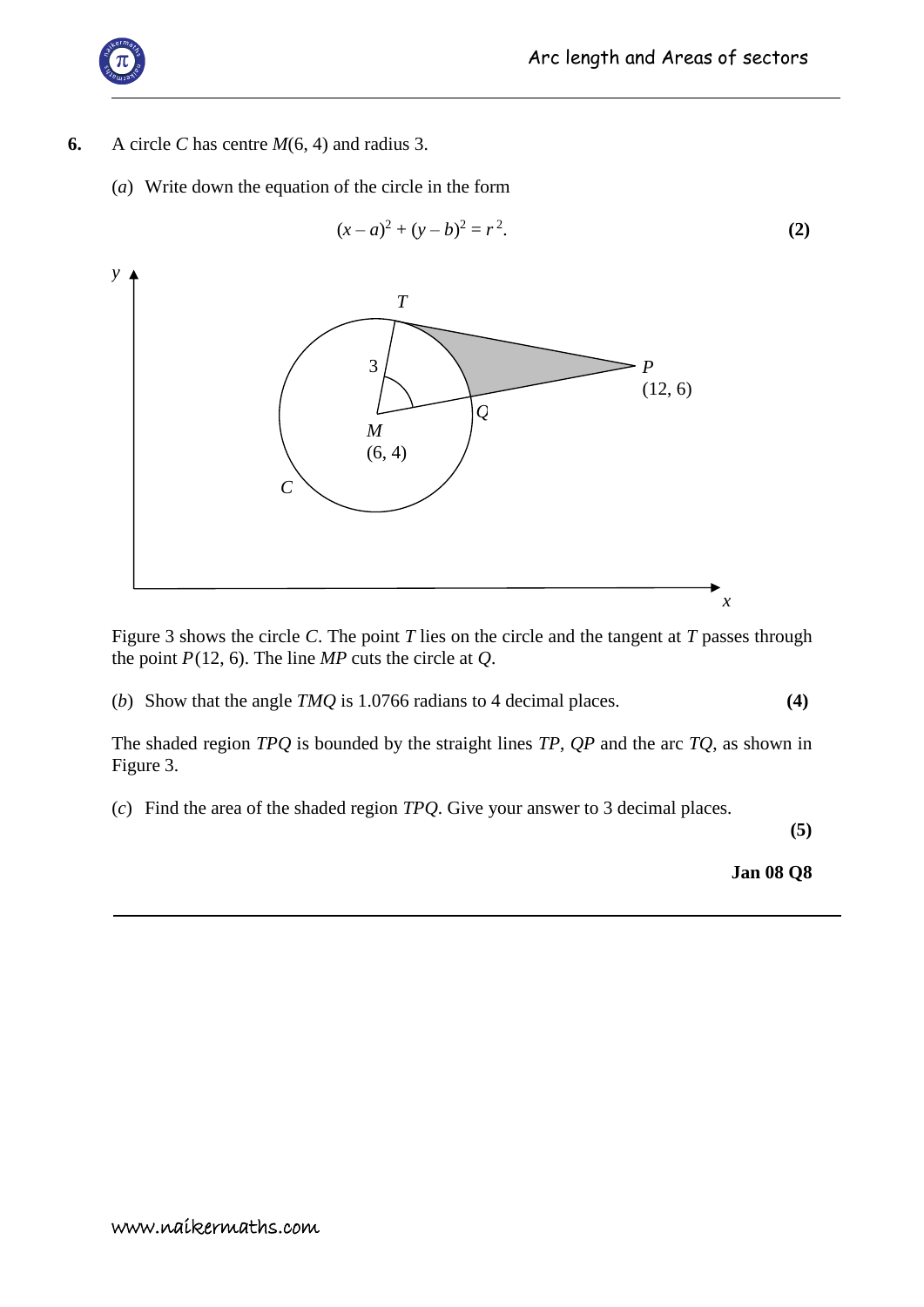C





**Figure 1**

 $\boldsymbol{D}$ 

Figure 1 shows *ABC*, a sector of a circle with centre *A* and radius 7 cm.

Given that the size of  $\angle BAC$  is exactly 0.8 radians, find

| ( <i>a</i> ) the length of the arc $BC$ , |  |
|-------------------------------------------|--|
|-------------------------------------------|--|

(*b*) the area of the sector *ABC*. **(2)**

The point *D* is the mid-point of *AC*. The region *R*, shown shaded in Figure 1, is bounded by *CD*, *DB* and the arc *BC*.

Find

|                                                                          | <b>June 08 Q7</b> |
|--------------------------------------------------------------------------|-------------------|
| ( <i>d</i> ) the area of R, giving your answer to 3 significant figures. | (4)               |
| (c) the perimeter of R, giving your answer to 3 significant figures,     | (4)               |

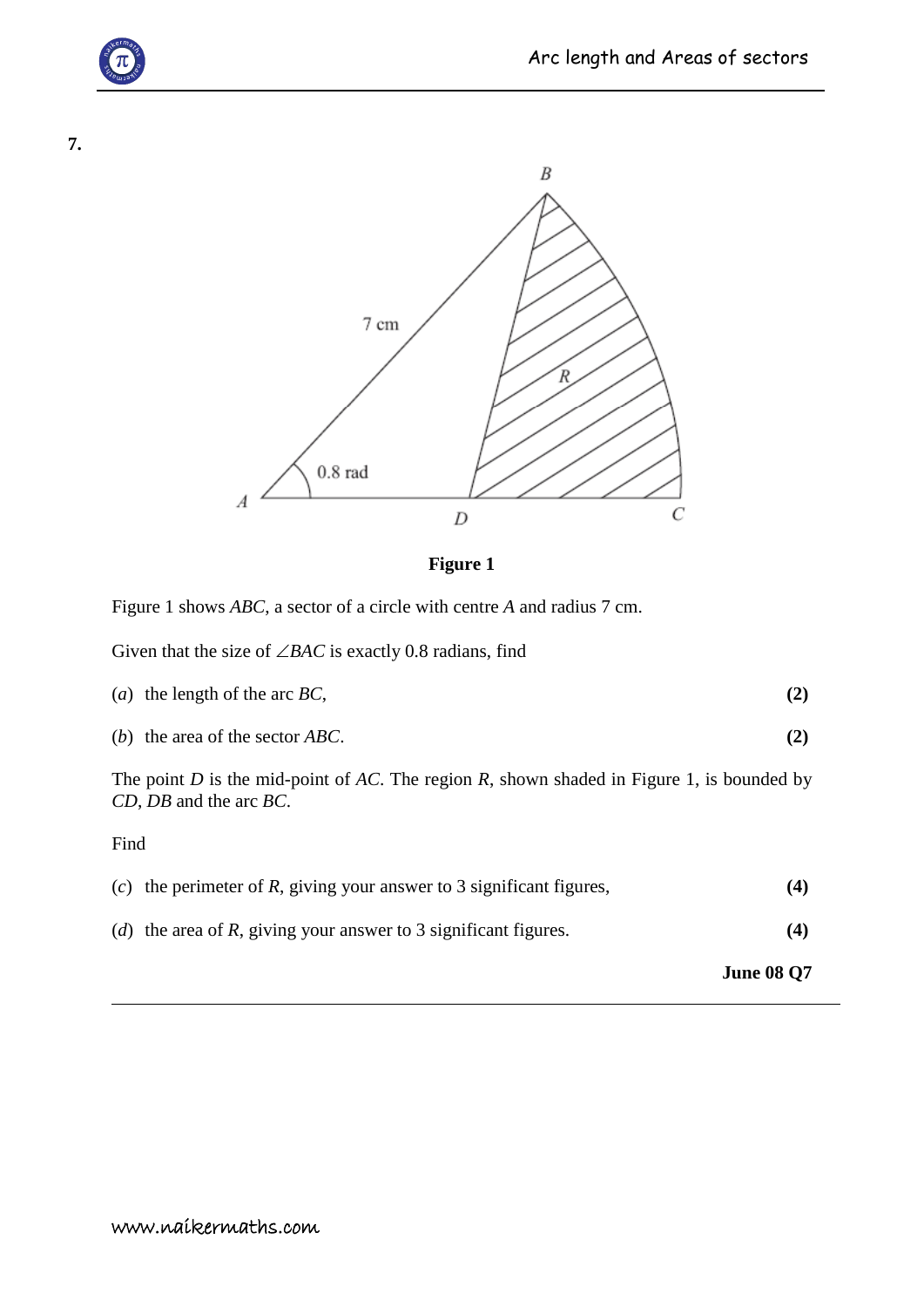



**Figure 3**

The shape *BCD* shown in Figure 3 is a design for a logo.

The straight lines *DB* and *DC* are equal in length. The curve *BC* is an arc of a circle with centre *A* and radius 6 cm. The size of  $\angle BAC$  is 2.2 radians and  $AD = 4$  cm.

Find

|                                                                          | <b>Jan 09 Q7</b> |
|--------------------------------------------------------------------------|------------------|
| (c) the complete area of the logo design, to the nearest $\text{cm}^2$ . | (4)              |
| (b) the size of $\angle DAC$ , in radians to 3 significant figures,      | (2)              |
| (a) the area of the sector $BAC$ , in cm <sup>2</sup> ,                  |                  |

**8.**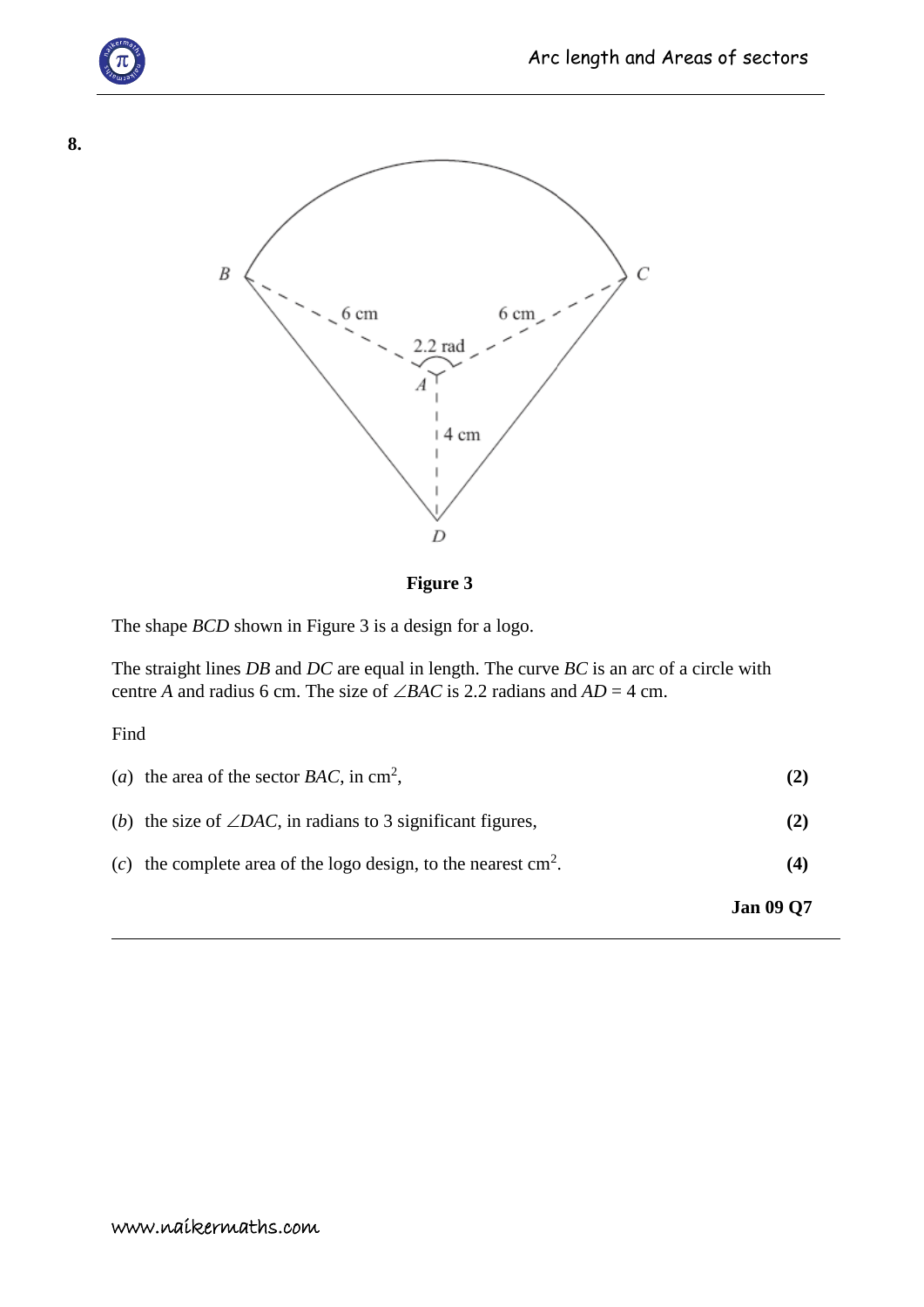



## **Figure 2**

Figure 2 shows a closed box used by a shop for packing pieces of cake. The box is a right prism of height *h* cm. The cross section is a sector of a circle. The sector has radius *r* cm and angle 1 radian.

The volume of the box is  $300 \text{ cm}^3$ .

(*a*) Show that the surface area of the box,  $S \text{ cm}^2$ , is given by

$$
S = r^2 + \frac{1800}{r}.
$$
 (5)

| (b) Use calculus to find the value of r for which S is stationary. | (4) |
|--------------------------------------------------------------------|-----|
| (c) Prove that this value of $r$ gives a minimum value of $S$ .    | (2) |
| (d) Find, to the nearest $\text{cm}^2$ , this minimum value of S.  | (2) |

**June 09 Q9**

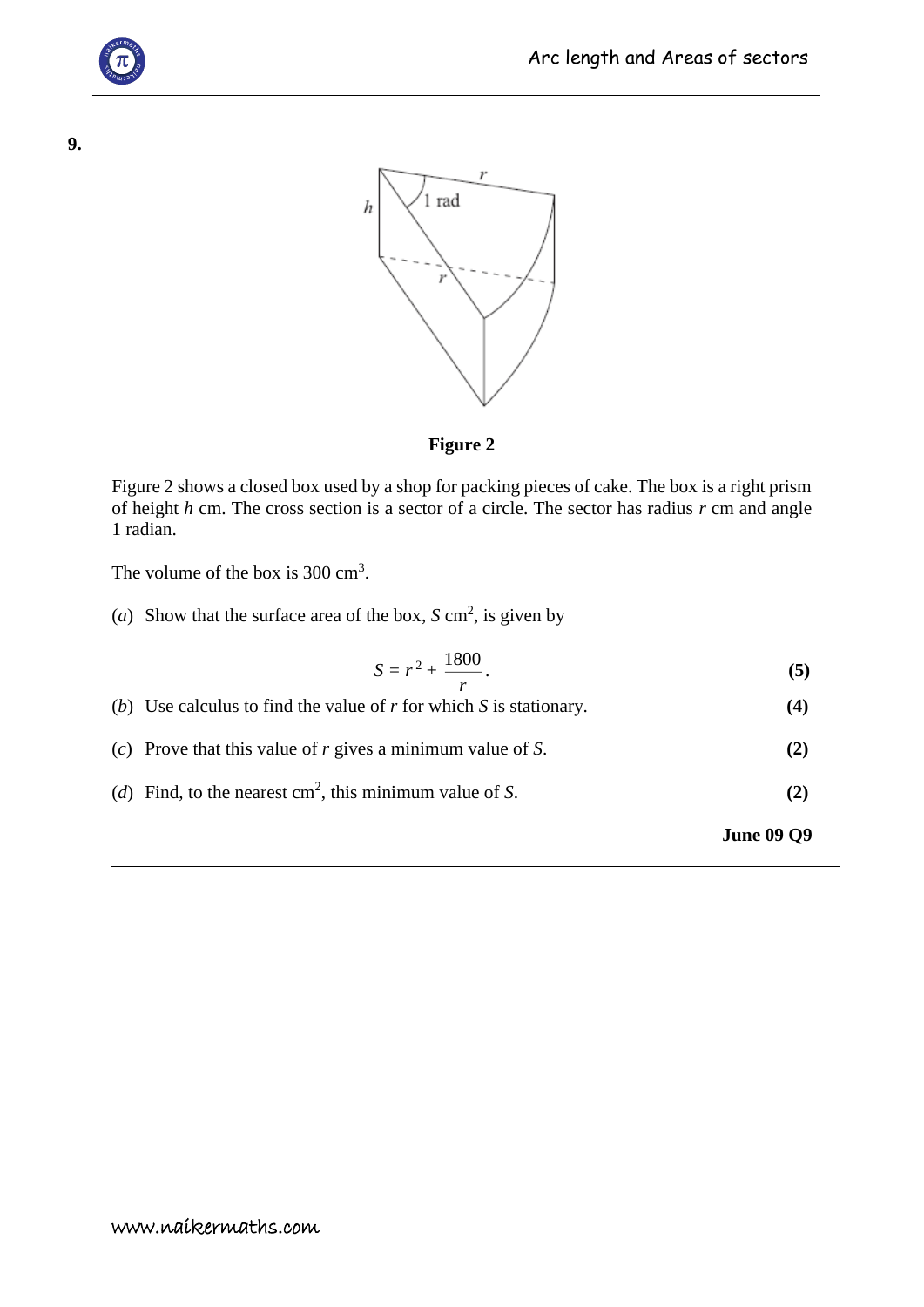

An emblem, as shown in Figure 1, consists of a triangle *ABC* joined to a sector *CBD* of a circle with radius 4 cm and centre *B*. The points *A*, *B* and *D* lie on a straight line with  $AB = 5$  cm and *BD* = 4 cm. Angle *BAC* = 0.6 radians and *AC* is the longest side of the triangle *ABC*.

|  |  | (a) Show that angle $ABC = 1.76$ radians, correct to three significant figures. | (4) |
|--|--|---------------------------------------------------------------------------------|-----|
|--|--|---------------------------------------------------------------------------------|-----|

| (b) Find the area of the emblem. |                  |
|----------------------------------|------------------|
|                                  | <b>Jan 10 Q4</b> |





Figure 1 shows the sector *OAB* of a circle with centre *O*, radius 9 cm and angle 0.7 radians.

|  | (a) Find the length of the arc $AB$ . |  |
|--|---------------------------------------|--|
|--|---------------------------------------|--|

(*b*) Find the area of the sector *OAB*. **(2)**

The line *AC* shown in Figure 1 is perpendicular to *OA*, and *OBC* is a straight line.

(*c*) Find the length of *AC*, giving your answer to 2 decimal places. **(2)**

The region *H* is bounded by the arc *AB* and the lines *AC* and *CB*.

(*d*) Find the area of *H*, giving your answer to 2 decimal places. **(3)**

**June 10 Q6**